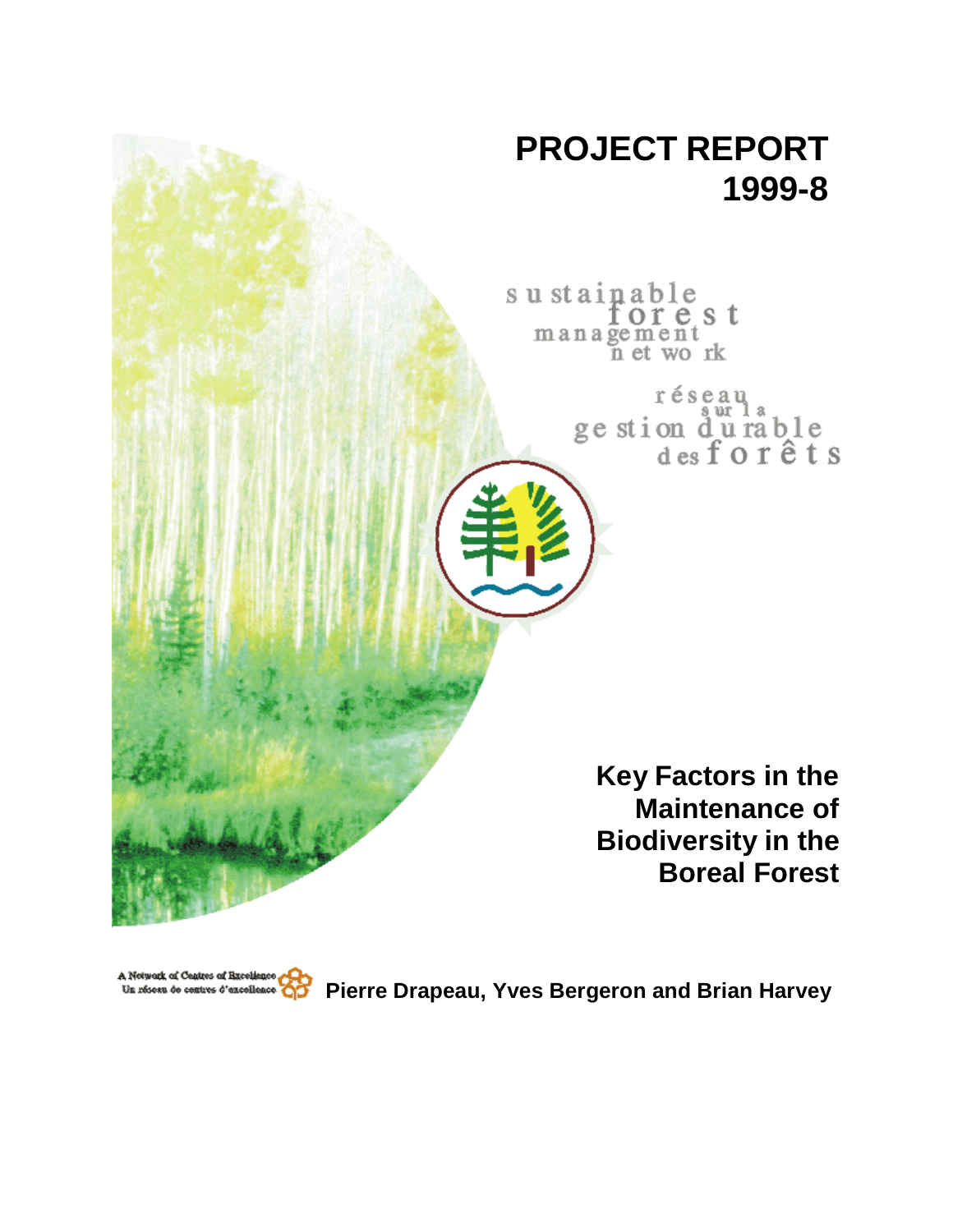For copies of this or other SFM publications contact:

Sustainable Forest Management Network G208 Biological Sciences Building University of Alberta Edmonton, Alberta, T6G 2E9 Ph: (780) 492 6659 Fax: (780) 492 8160 http://www.biology.ualberta.ca/sfm/

ISBN 1-55261-022-5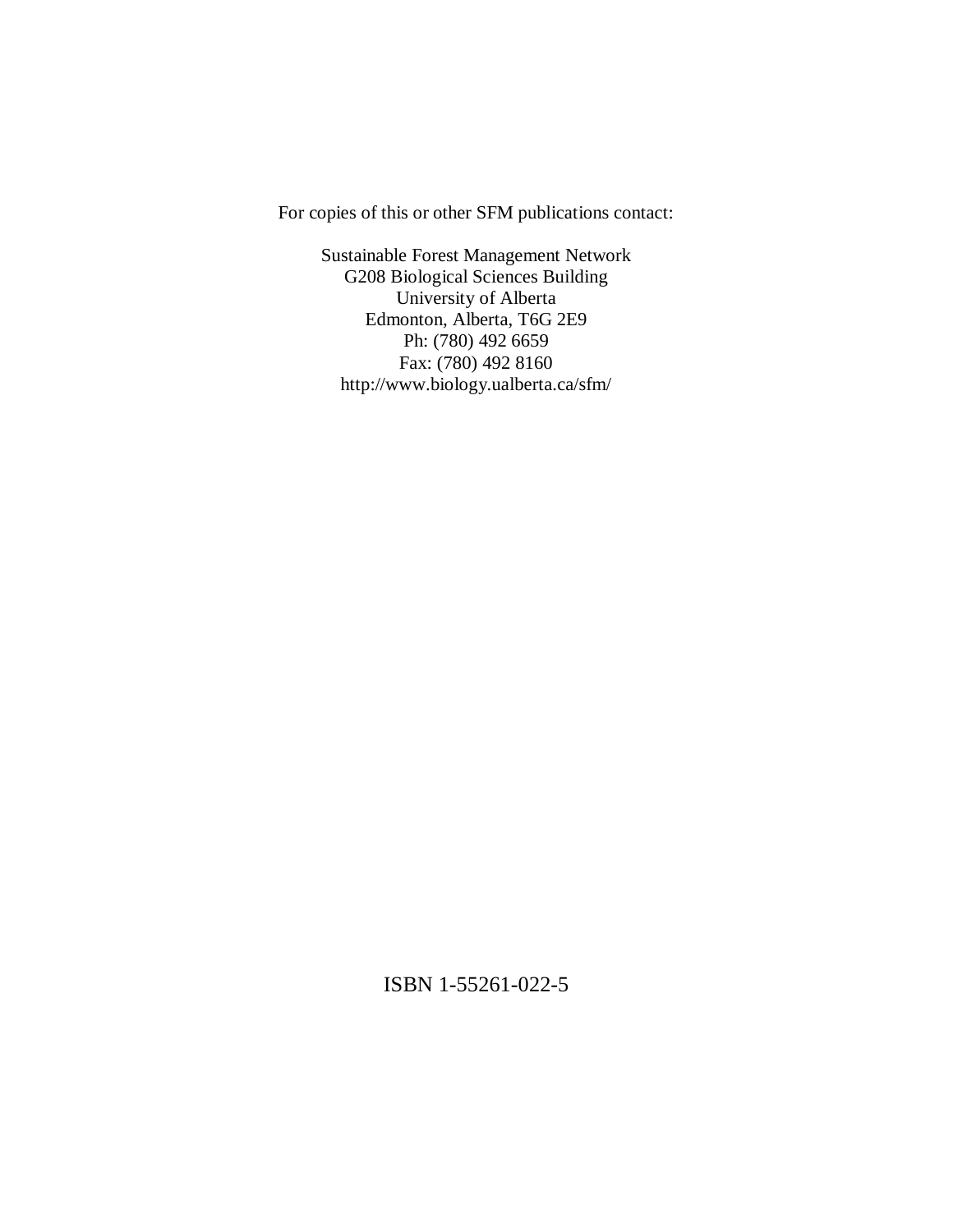# **Key Factors in the Maintenance of Biodiversity in the Boreal Forest**

by

# **Pierre Drapeau<sup>1</sup> , Yves Bergeron1,2 and Brian Harvey2**

1 Groupe de recherche en écologie forestière interuniversitaire (GREFi), Département des sciences biologiques, Université du Québec à Montréal, Montréal, C.P. 8888, succ. Centre-Ville, Montréal, Québec, H3C 3P8

2 Université du Québec en Abitibi-Témiscamingue, 445, boul. de l'Université, Rouyn-Noranda, Québec, J9X 5E4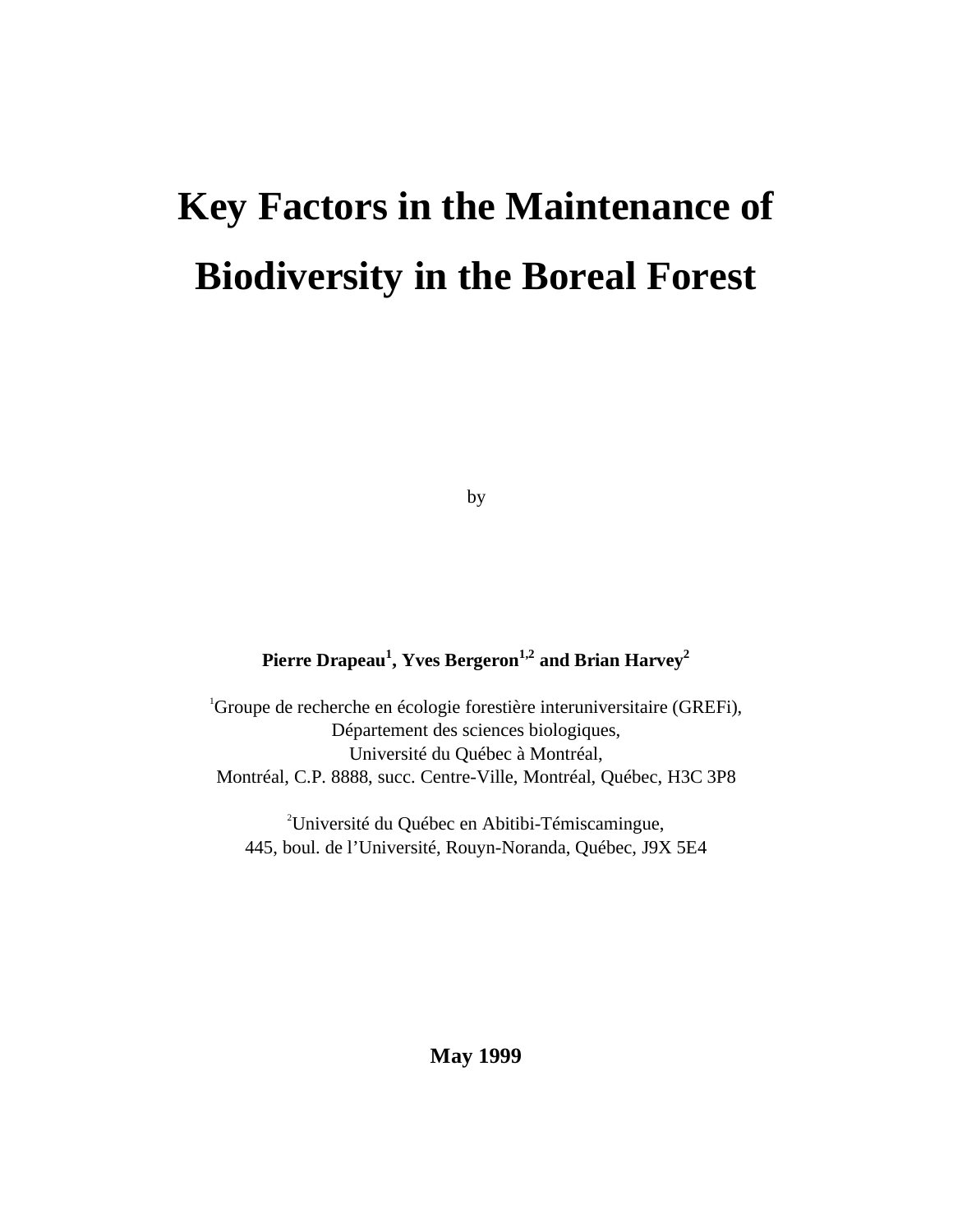## **ABSTRACT**

In industrial boreal forest landscapes, cutting rates are generally shorter than natural disturbance cycles and more severe in terms of live trees and coarse woody debris left following logging. Loss of mature and old-growth forests and the decrease in availability of key habitat attributes such as coarse woody debris are thus of concern for the issue of biological diversity. This research project evaluates the contribution of critical habitats (mature and old-growth forests) and key habitat attributes (coarse woody debris: standing dead trees and logs) for biodiversity in naturally disturbed and managed boreal forest landscapes of the black spruce forest zone in Quebec. At a local scale (stand level), biodiversity was measured (vascular, nonvascular and carabid beetles) in forest stands that originated from fire events of different ages ranging from recently burned stands ( $\langle$ time since last fire  $\langle$  5) to old-growth stands (time since last fire  $> 200$  years). At a landscape scale, songbird populations were surveyed in four (4) unmanaged forest mosaics originating from different fire events  $\langle \langle 2 \rangle$  years,  $\langle 2 \rangle$  years, 100 years, > 200 years) and two managed forest landscapes, one that was horse-logged some 70 years ago and one that was transformed by conventional industrial logging (< 20 years). Preliminary results of this study are discussed in the context of sustainable forest management guidelines at both site and landscape levels.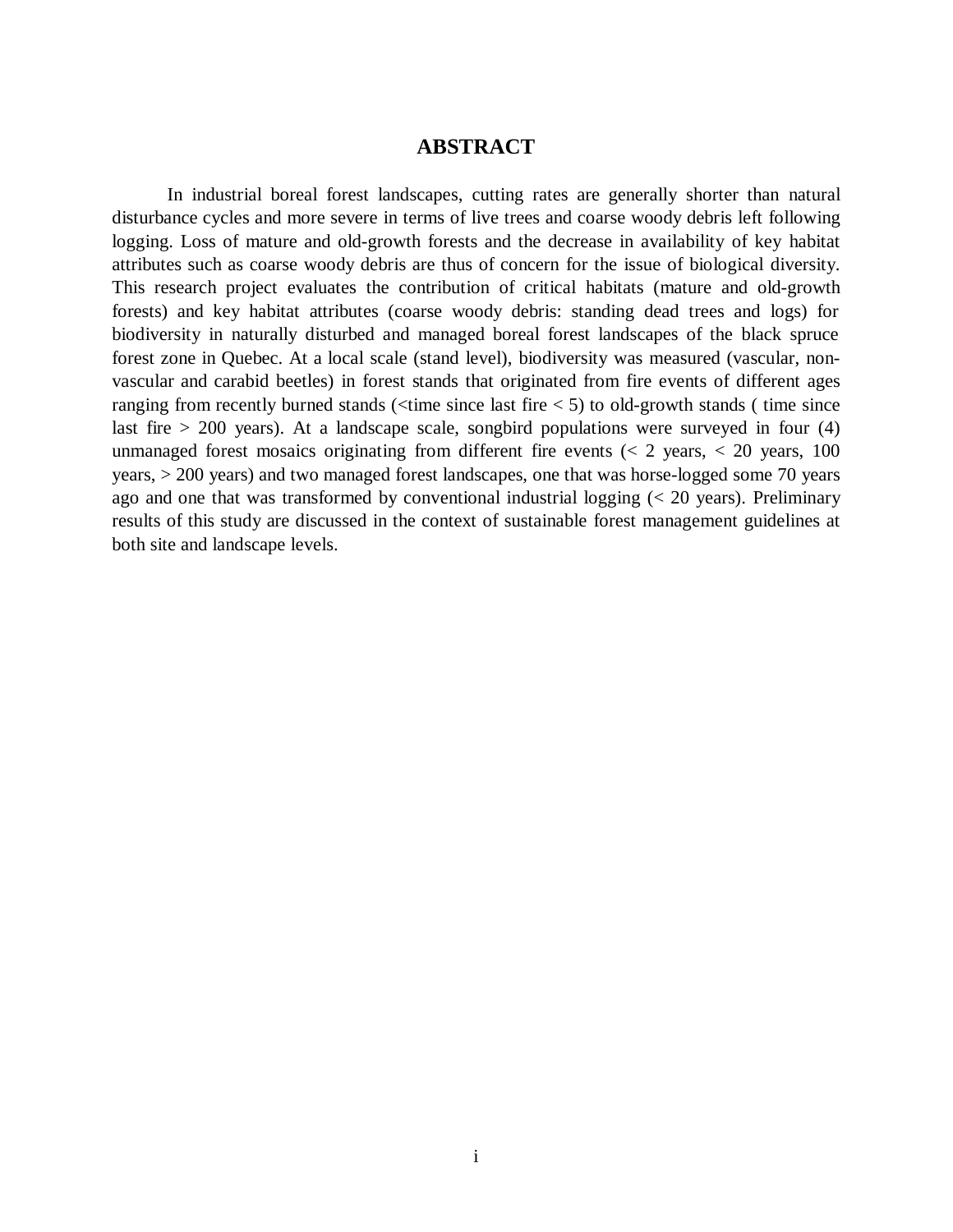## **INTRODUCTION**

It has become recognised around the world that human development cannot take place without first considering sustainability of life support systems. Within this perspective, biodiversity has become a major issue both on the world scene and at the national level. In the Canadian boreal forest ecosystem, timber harvesting is the main human activity that modifies landscapes. Although forest management may show some similarities with natural disturbances (fire and insect outbreaks) to which organisms are adapted, there are important differences between these two types of disturbances. Cutting rates are generally shorter than natural disturbance cycles (Spies et al. 1994; Gauthier et al. 1996; Bergeron and Harvey 1997), and more severe in terms of live trees and coarse woody debris left following logging (Spies et al. 1994). Hence, in industrial forest landscapes, concerns regarding the issue of biodiversity have identified two important aspects: (1) changes in the age structure of forests and (2) whether managed forests successfully hold key environmental attributes (for example, coarse woody debris) for maintaining a biodiversity similar to that in unmanaged forests (Hansen et al. 1991; Franklin 1993; Hejl et al. 1995). Forest industry has yet to demonstrate that biodiversity can be maintained in managed forest landscapes both nation wide and within regions (Forest Management Certification); an important issue in the establishment of sustainable forestry is the maintenance or restoration of biodiversity (Canadian Forest Service 1993; Freedman et al. 1994).

Until recently, most knowledge on forest ecosystems biodiversity has come from studies conducted in the Coastal Northwest forest biome (Spies and Cline 1988; Hansen et al. 1991; Lamberson et al. 1992; Franklin 1993). Recommendations and management guidelines for sustainable forestry in this biome are not necessarily applicable in the eastern boreal forest. Moreover, as noticed by Freedman et al. (1994), the status of forest types (by age-class) in eastern Canada and their contribution to landscape-scale biodiversity remains poorly documented. Comprehensive efforts to assess the state of forest types and their contribution to biodiversity in the eastern boreal forest are thus critical. Coincident with these efforts, the question of how well managed forests substitute for natural forests is linked to quantitative field investigations that focus: (1) on whether key differences exist in biodiversity patterns between managed forests and naturally disturbed forests, and (2) on how critical these differences are to the maintenance of regional biodiversity. For instance, the more complex structure and higher density of woody debris (snags and logs) in forests under natural disturbance regimes may provide unique microhabitat conditions to a wide range of organisms at the stand level and over the whole landscape. Standing dead wood and coarse woody debris may be far less abundant in forests that regenerate from logging. To tackle these issues, ecological investigations must incorporate both the traditional stand level and landscape level approaches (Freedman et al. 1994; Hejl et al. 1995; Thompson et al. 1995).

In this report we present preliminary results from an ongoing investigation in Quebec's black spruce forests. First, we characterize biodiversity patterns both at the stand (vascular and non-vascular plants, insects) and landscape-scales (birds) in forest landscapes under natural disturbances that cover the range of variability of forest types both in terms of age class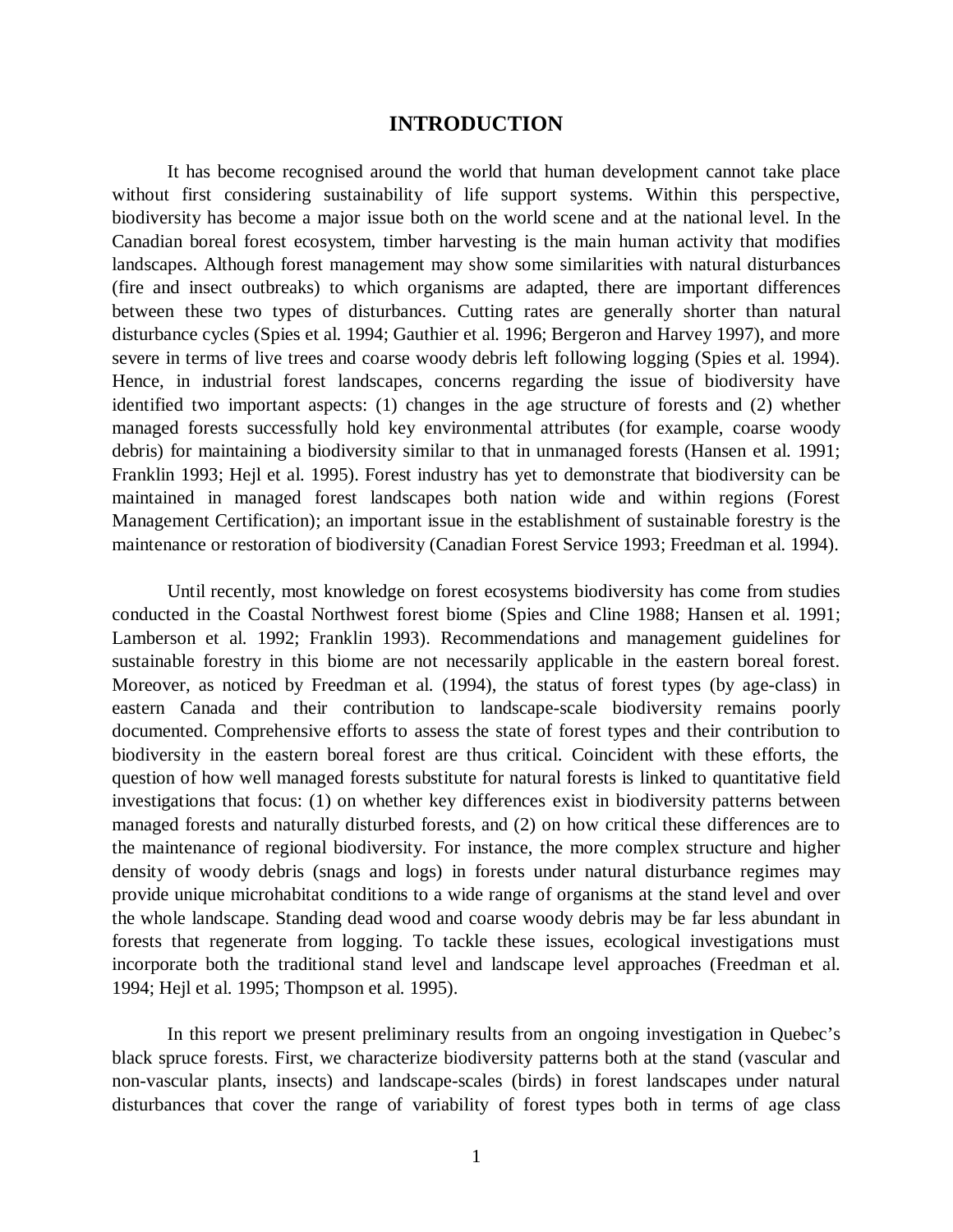distribution and stand composition. These patterns are considered as bench marks against which assessment of the state of biodiversity in managed forests will be done. Second, we use songbirds to compare biodiversity patterns in forest landscapes under industrial timber management to those of forest landscapes ruled by a natural disturbance regime to evaluate if these differences are critical to the maintenance of regional biodiversity. Emphasis is put on assessing the contribution of (1) overmature and old-growth forests given their vulnerability to current forest management strategies, and (2) coarse woody debris availability considering their key role as habitat attributes for boreal wildlife. Management implications of these preliminary findings are discussed.

## **STUDY AREA AND METHODOLOGICAL APPROACH**

This work is presently underway in six boreal landscapes (from 50 to  $100 \text{ km}^2$ ) disturbed by recent fire and logging located in the Abitibi region, northwestern Quebec  $(49^013'N)$ 78<sup>0</sup>38'W) and in northeastern Ontario in the lake Abitibi Model Forest (49<sup>0</sup>03'N, 80<sup>0</sup>09'W). Within selected landscapes, sampling site location is based on a sampling design (1) that focuses on the age gradient (from mature to old-growth) of remnant forest stands to assess the contribution of these habitats in the maintenance of biodiversity at the stand and landscape scales and (2) that characterises biodiversity in adjacent logged and fire disturbed stands to determine if forestry practices substitute for natural disturbances in providing key environmental features for the maintenance of biodiversity. A fire history map of the study area provided by Bergeron's SFMN team (Gauthier, pers. comm.) allowed to identify the location of potential old-growth forests, unlogged areas where wildfires recently occurred, recently logged areas (< 20 years) and mature forest landscapes that regenerated naturally after wildfires (< 90 years). Sampling sites within these forest landscapes were located with respect to logistic constraints of access roads.

Although biodiversity implies all living organisms of a given ecosystem, a species-byspecies approach for measuring biological diversity is impractical. Conversely, focusing on a single taxonomic group (for instance, mammals or birds), which is often the case in many studies on biodiversity, may miss the critical point that organisms habitat requirements vary with scale and, hence the maintenance of biodiversity in boreal forests must be considered at multiple scales. In this project, we use four (4) taxonomic groups: Vascular plants (trees, shrubs and herbs), non-vascular plants (bryophytes, lichens) invertebrates (carabid beetles) and vertebrates (songbirds) (see Appendix for 1999 SFM conference abstracts related to this project). These four taxonomic groups will allow us to document variations of biodiversity on different scales. For small and relatively immobile species such as non-vascular plants and invertebrates, habitat requirements may be fulfilled in environments of a few hectares while vascular plants and vertebrates may occupy much larger areas (from several hundred hectares to several hundred of square kilometres ). Furthermore, a particular feature of this project is the simultaneous coverage of plant and animal diversity. Most studies on biodiversity focus on one of these components but rarely document both.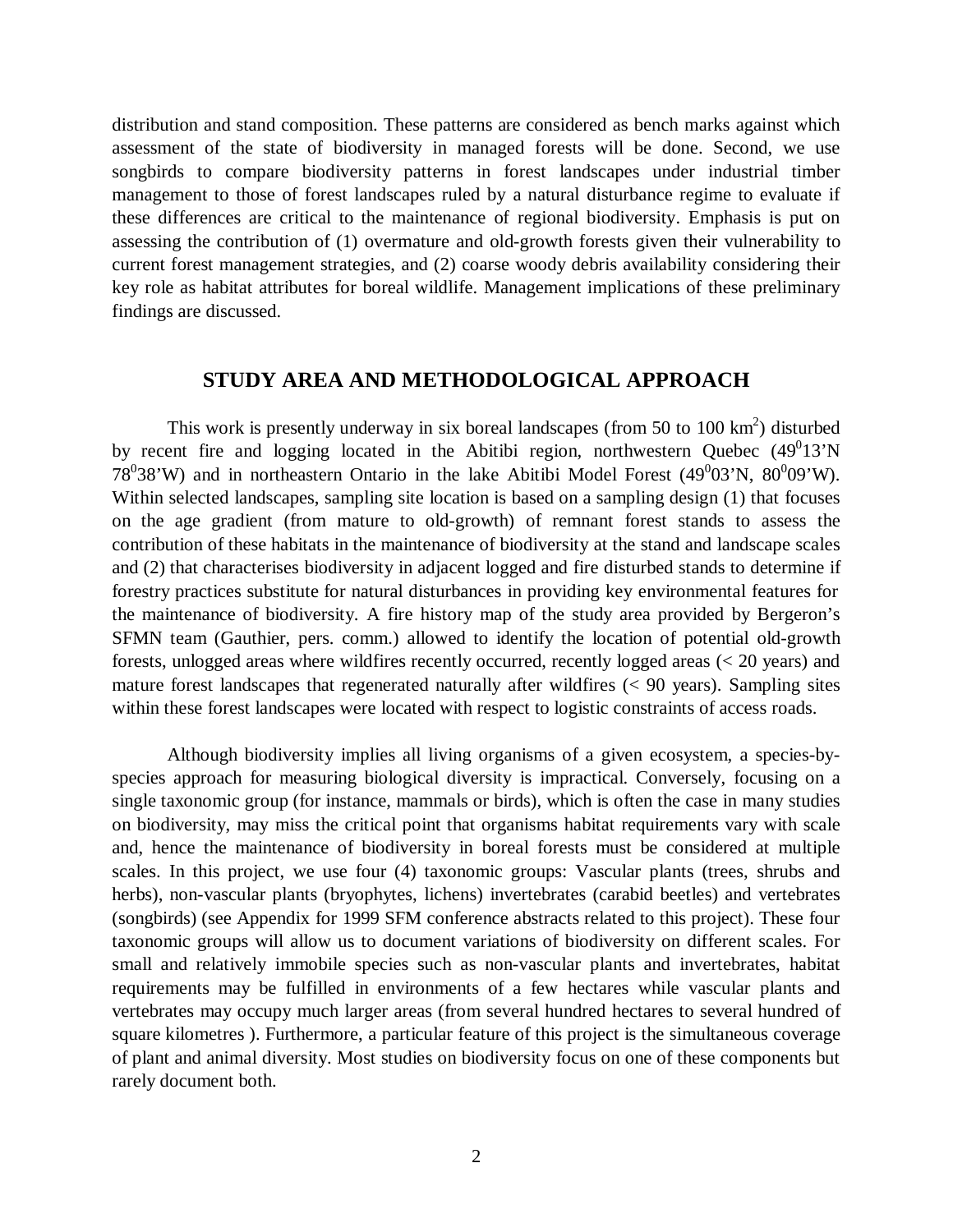Using line transects  $(200 \text{ m X } 4 \text{ m})$ , vascular plants and vegetation structure were sampled in 94 sites covering a range from recently burned  $(< 2$  years) to old-growth forests. For non-vascular plants, 22 sites covering a range of age-class from mature (> 80 years) to oldgrowth forests (> 200 years) were sampled with an intensive sampling device along line transects of 100 m at each site. Percent cover of individual species of bryophytes and lichens (epiphytic and on the ground) was estimated and specimens were identified in laboratory. Insects, principally Carabid beetles were sampled using a array of sampling devices and techniques (modified malaise traps, pitfall traps, intercept nets in 21 sites that covered a range of age-class from recently burned  $(< 1$  year) to old-growth forests  $(> 200$  years). For Songbirds, six landscapes were selected on the basis of the type and the time of the last disturbance (burned  $<$  2 years, 20 years, 95 years, > 200 years; logged 20 years, horse-logged 80 years). In each landscape songbirds were surveyed in 50 to 65 sampling stations with the point count method. Details of this census technique are outline elsewhere (Drapeau et al. *in press*). Sampling stations were located 300 to 450 m apart along line transects of 1.5 to 3 km long. In the mature (natural and horse-logged) and old-growth forest landscapes sampling stations were located in forest types dominated by black spruce. In recently burned and logged landscapes, remnant forest stands and adjacent stands in the logged and fire disturbed matrix were also be sampled. Even though the overall songbird community was sampled, emphasis was put on cavity-nesting birds that are dependent on the abundance and availability of deadwood for nesting and foraging (Davis et al. 1983; Gutzwiller and Anderson 1987; Lundquist and Mariani 1991; Hutto 1995).

# **OVERALL IMPORTANCE OF OVER-MATURE AND OLD-GROWTH FORESTS IN THE CLAY BELT REGION**

Dendrochronological reconstructions of fire events over the last 300 years in the study area (between 48 and 50 N along the Quebec-Ontario border (Bergeron et al. 1998) indicate that under natural disturbance regimes, old-growth forests in the Clay belt region occupy an important proportion of the landscape (Fig. 1).



Figure 1. Proportion of the landscape in over-mature and old-growth age-classes in the Quebec-Ontario clay belt region.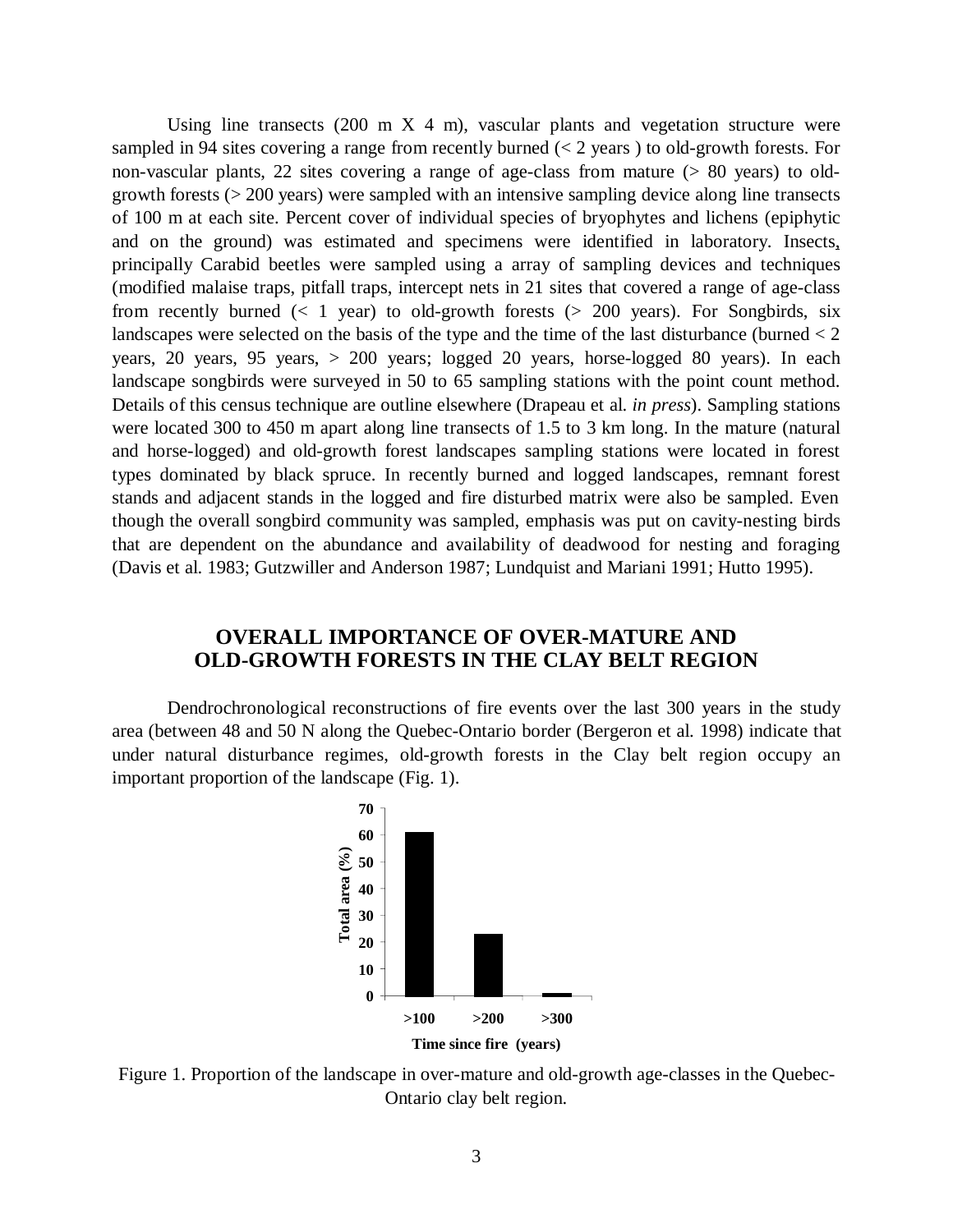# **CHANGES IN VEGETATION STRUCTURE FROM MATURE TO OLD-GROWTH FORESTS**

Changes in mean basal area of black spruce by DBH class in relation with time since fire show that the density of larger trees 15-20 cm and > 20 cm is decreasing as the age of the forest stands exceeds 150 years on clay deposits. In the Quebec and Ontario portions of the Clay belt this results in the opening of the canopy in black spruce old-growth forests (Fig. 2).



Figure 2. Basal area of black spruce by DBH classes as a function of time since fire from mature to over-mature and old-growth forest types  $(n = 72)$  in the Clay belt region.

Mean snag density and mean density of suitable snags for wildlife were compared between the 4 natural landscapes. A suitable snag was one dead tree with a large DBH and a small state of decay. It was determined using a logistic regression analysis on 6 655 snags (2 590 used vs 4 065 unused) that were sampled in the recently burned landscape (1 year after fire). The recently burned landscape showed the greatest availability and suitability in snags. There was no significant difference (One-way Anova's,  $P < 0.05$ ) between mature (95 years) and old-growth landscapes (>200 years) in availability and suitability of snags. (Fig. 3).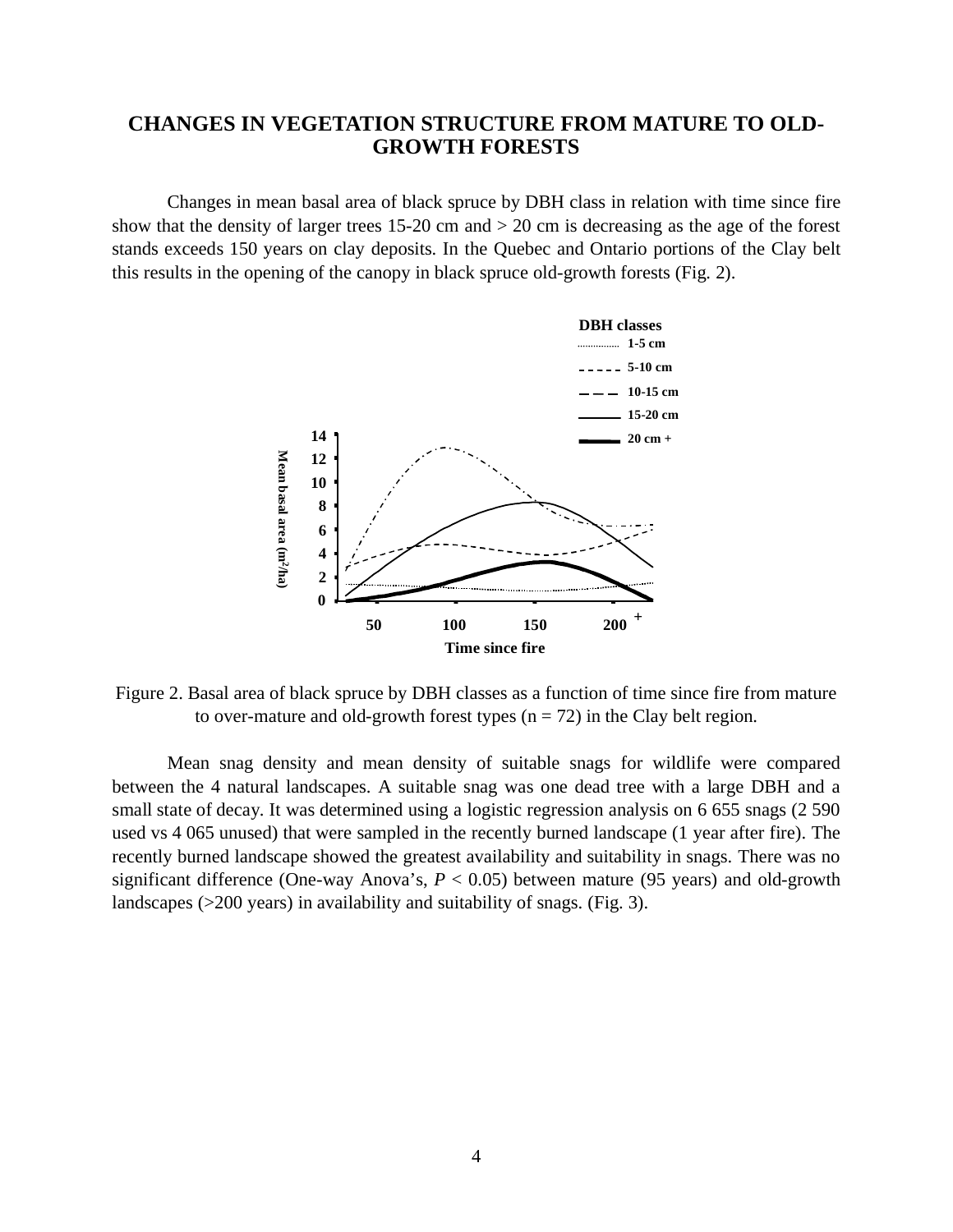

Figure 3. Snag abundance and suitability as a function of time since fire in natural black spruce forest landscapes of Quebec-Ontario clay belt region. Letters denote significant differences between time since fire periods as for availability and suitability of dead trees for wildlife.

# **BIODIVERSITY PATTERNS IN MATURE, OVERMATURE AND OLD-GROWTH FOREST TYPES**

For all taxonomic groups that were sampled (vascular plants, non-vascular, insects and birds) our preliminary results indicate that there are differences in biodiversity (reflected by changes in species composition) between mature and old-growth forests. However, these differences appear to be mainly under the influence of the structure of forest cover that changes from a closed to an open canopy from mature to old-growth forests. Forest continuity (forest stands that have not been disturbed for long time periods) does not seem to be an important factor in the explanation of these patterns. Hence, even though some species show preferences for old-growth forests, across all taxonomic groups under study, these forest types are not refugees for species with restricted range. old-growth habitats at least in the clay belt portion of the boreal forest.

# **BIODIVERSITY PATTERNS ALONG THE AGE GRADIENT IN POST-FIRE STANDS AND LANDSCAPES**

For some groups (insects and birds) we extended the sampling to cover all the chronosequence from early post-fire sites to old-growth sites. Investigations at the landscape scale for birds and at the stand level for insects in recently burned sites and early seral stages indicate that these habitats, particularly recently burned  $(< 3$  years) areas, hold fire dependent species and habitat characteristics (high densities of snags, see Fig.3) that may have an important contribution to the regional biodiversity of the Clay belt black spruce forests (Figure 4).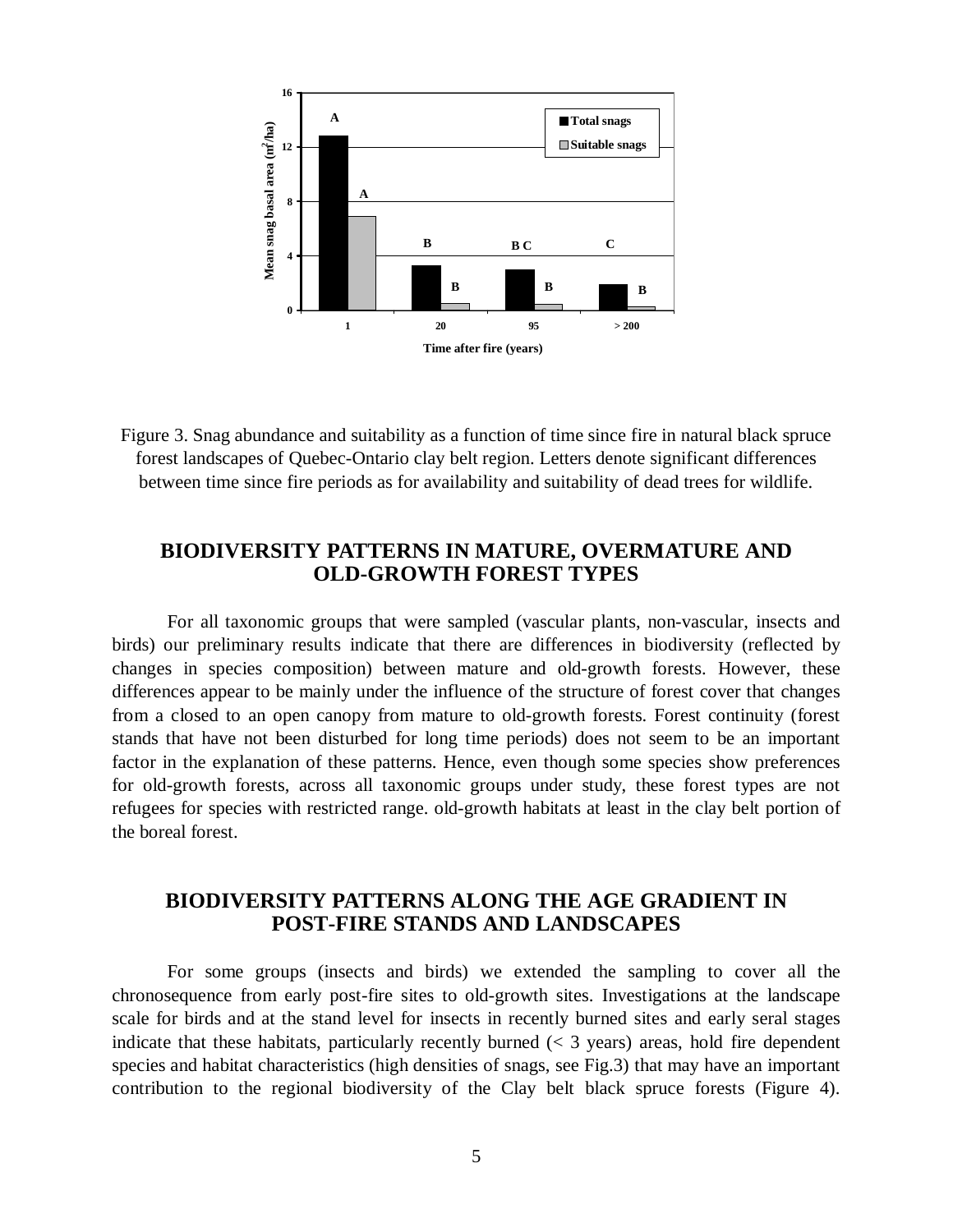Moreover, early post-fire landscapes are often subject to salvage cutting. This reduces the suitability of burned–forest habitats for fire-dependent species by removing the most important element – standing fire-killed trees.



Figure 4. Occurrence of Black-backed Woodpecker (*Picoides arcticus*) in forest mosaics that originated from fire events of different ages ranging from recently burned stands (1 year) to old-growth stands (> 200 years). Sample size by forest mosaic ranged from 50 to 61 sites for a total sampling effort of 370 stations.

# **SONGBIRD RESPONSE TO FOREST FRAGMENTATION IN NATURAL AND MANAGED FORESTS**

Songbirds were sampled in seven landscapes (from 30 to 60  $km<sup>2</sup>$ ) that covered different levels of fragmentation induced either by fire or timber management. At the landscape scale, preliminary results indicate that many species are tolerant to the opening of the forest canopy. Moreover, some species that have shown sensitivity to changes in the canopy cover at the landscape scale in the boreal mixed-wood forest (Drapeau et al. *in press*) responded differently in the black spruce (Fig. 5). This preliminary result emphasises the importance of using empirical regional studies to assess wildlife sensitivity to changes in habitats rather than relying on literature based habitat suitability indices that can be misleading.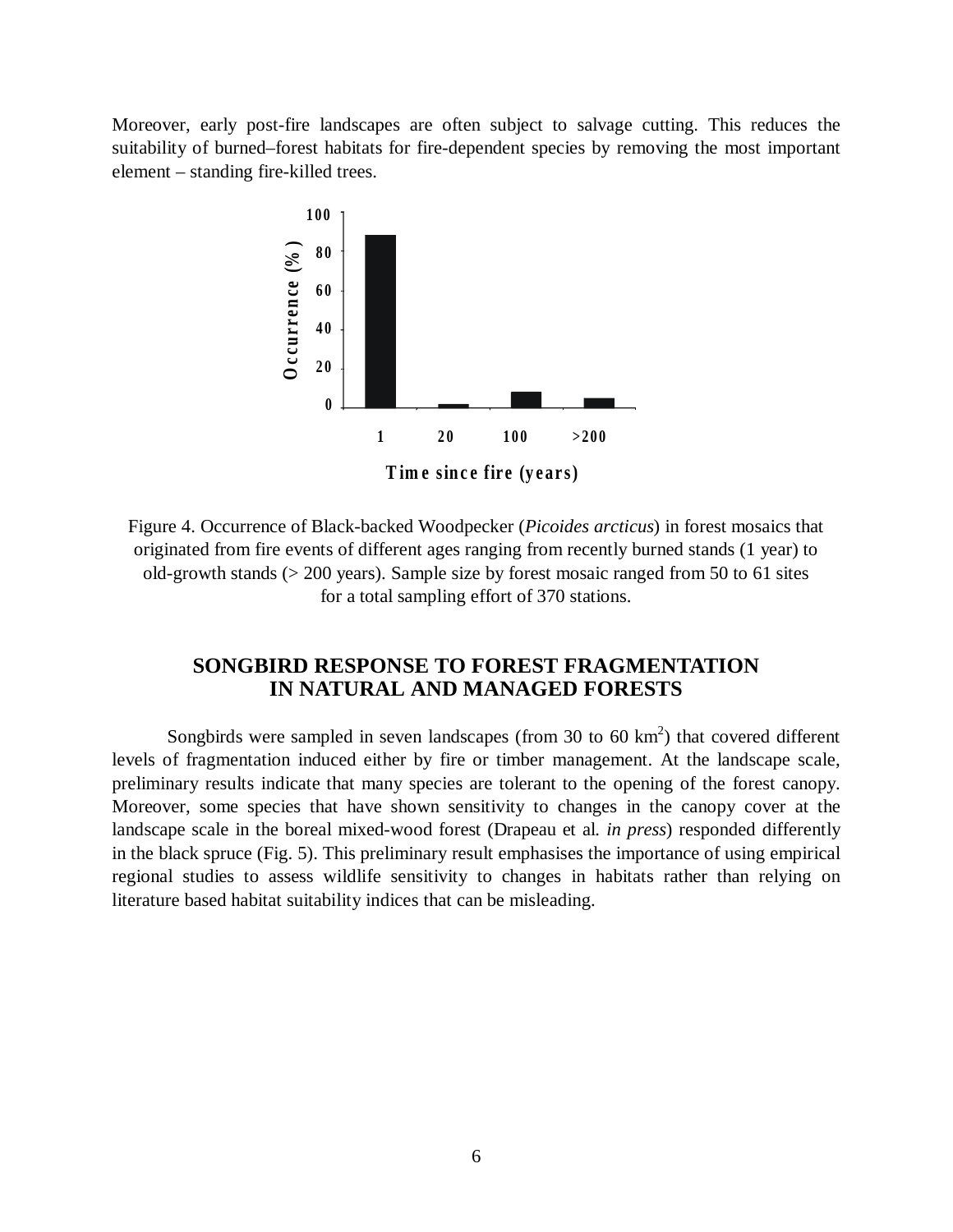

Figure 5. Occurrence of Winter Wren (*Troglodytes troglodytes*) in forest fragments and forest stands in different forest mosaics.

## **MANAGEMENT IMPLICATIONS**

Overall, preliminary results indicate that large areas of old-growth forest are present in Quebec's Clay Belt boreal forest (see Bergeron et al. 1998). This habitat type is not restricted to specific site conditions but is rather part of the forest dynamics, at least in this portion of the eastern boreal forest. Provided such result, the quasi-absence of species restricted to old-growth habitats in the black spruce forest may come as no surprise. This, however, does not preclude the cumulative impacts that changes in the age-class distribution from current forest rotations may have on biodiversity. Over-mature and old-growth forests will necessarily cover a less important proportion of the boreal landscape to the expense of earlier stages. This will have an impact on the regional biological diversity given the actual importance of theses seral stages in forest landscapes of the Clay belt region.

Differences in biodiversity between mature, over-mature and old-growth forests appear to be mainly under the influence of the structure of vegetation that changes from a closed to an open canopy from mature to old-growth forests. This result is of primary importance to forest management. It indicates that provided some changes in silvicultural practices, structural characteristics of overmature and old-growth forests could be maintained in managed forests. Bergeron et al. (1999), proposed management strategies and forestry practices designed to maintain structural characteristics of the entire range of age-class distribution of forests emphasising that by maintaining forest conditions within their natural range of variation there is a greater chance to preserve all forest values which are historically present in a natural forest and hence biological diversity. At the landscape level, diversifying silvicultural practices should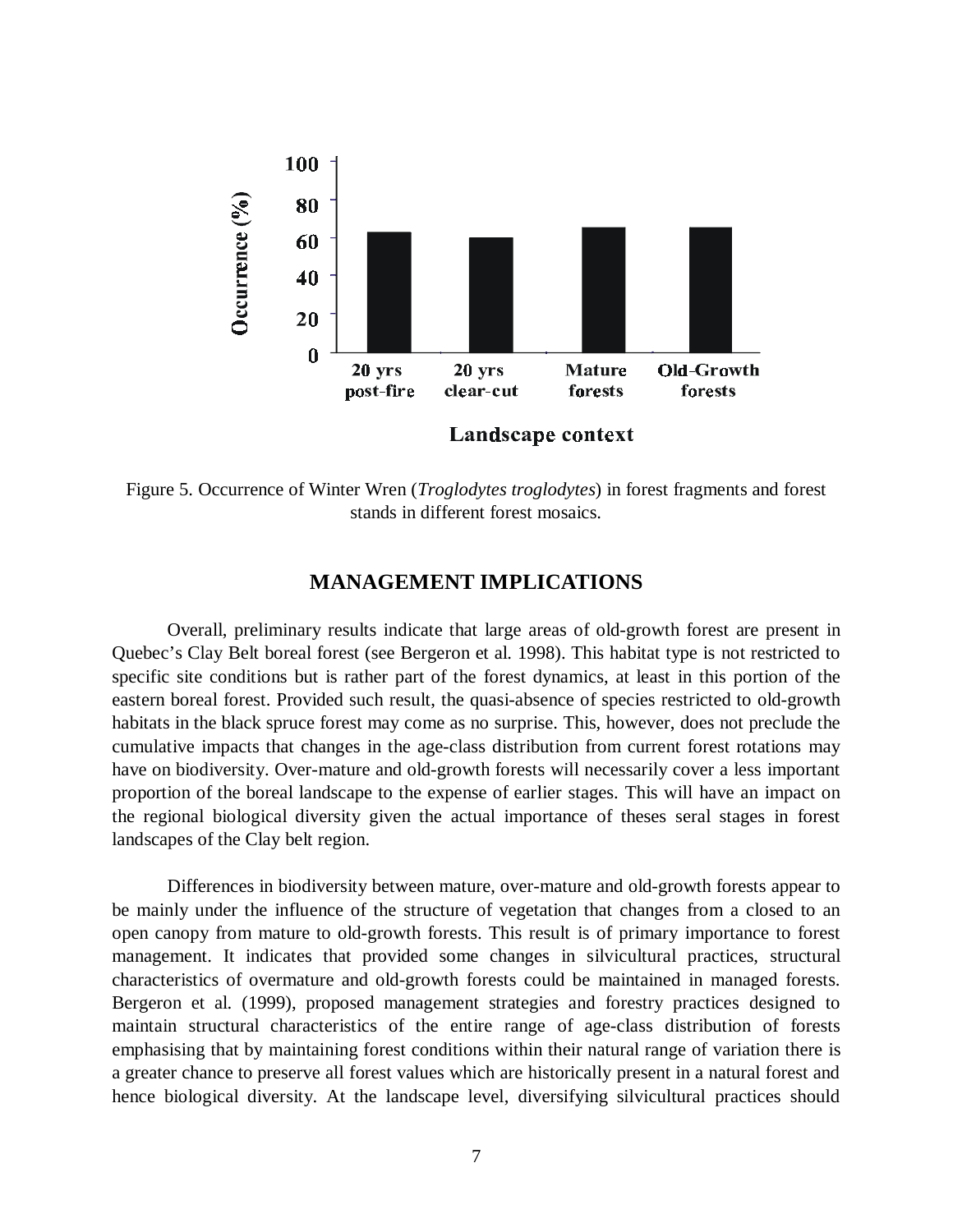allow forest managers to plan towards maintaining a proportion of forest types that maintain the structural characteristics of young, mature, over-mature and old-growth types to a level that is close to the proportion found in natural forest mosaics.

## **REFERENCES**

- Bergeron, Y., and B. D. Harvey. 1997. Basing silviculture on natural ecosystem dynamics: an approach applied to the southern boreal mixed-wood forest of Québec. Forest Ecology and Management 92: 235-242.
- Bergeron, Y., P.J.H. Richard, C. Carcaillet, S. Gauthier, M. Flannigan, and Y.T. Prairie. 1998. Variability in fire frequency and forest composition in Canada's southeastern boreal forest: a challenge for sustainable forest management. Conservation Ecology [online] 2(2): Available from the Internet. URL: http://www.consecol.org/vol2/iss2/art6
- Bergeron, Y., B. Harvey, A. Leduc and S. Gauthier. 1999. Forest management guidelines based on natural disturbance dynamics: Stand and forest level considerations. Forestry. Chronicle 75: 1-6.
- Canadian Forest Service. 1993. The state of Canada's forests 1993. Natural Resources Canada.
- Davis, J.W., G.A. Gregory and R.A. Ockenfels. 1983. Snag habitat management. U.S. For. Serv. Rocky Mt. For. Range Exp. Stn. Tech. Rep. RM-99.
- Drapeau, P., A. Leduc, J.-F. Giroux, J.-P. Savard, Y. Bergeron and W. L. Vickery*. In press*. Landscape scale disturbances and changes in bird communities of North American eastern boreal mixed-wood forests. Ecology.
- Franklin, J.F. 1993. Preserving biodiversity: species, ecosystems, or landscapes. Ecological applications 3: 202-205.
- Freedman, B., S. Woodley and J. Loo. 1994. Forestry practices and biodiversity, with particular reference to the Maritime Provinces of eastern Canada. Environ. Rev. 2: 33-77.
- Gauthier, S., A. Leduc, and Y. Bergeron. 1996. Forest dynamics modeling under natural fire cycles: a tool to define natural mosaic diversity for forest management. Environmental Monitoring and Assessment 39: 417-434.
- Gutzwiller, K.J. and S.H. Anderson. 1987. Multiscale associations between cavity-nesting birds and features of Wyoming streamside woodlands. Condor 89: 534-538.
- Hansen, A.J., T.A. Spies, F.J. Swanson and J.L. Ohmann. 1991. Conserving biodiversity in managed forests, lessons from natural forests. BioScience 41: 382-392.
- Hejl, S. J., R. L. Hutto, C. R. Preston, and D. M. Finch. 1995. Effects of silvicultural treatments in the Rocky mountains. Pages. 220-244 *in* T. E. Martin et D. M. Finch, editors.Ecology and Management of Neotropical migratory birds, A Synthesis and Review of Critical Issues. Oxford University Press. New York, New York.
- Hutto, R. L. 1995. Composition of bird communities following stand-replacement fires in Northern Rocky Mountain (USA) conifer forests. Conservation Biology 9: 1041-1058.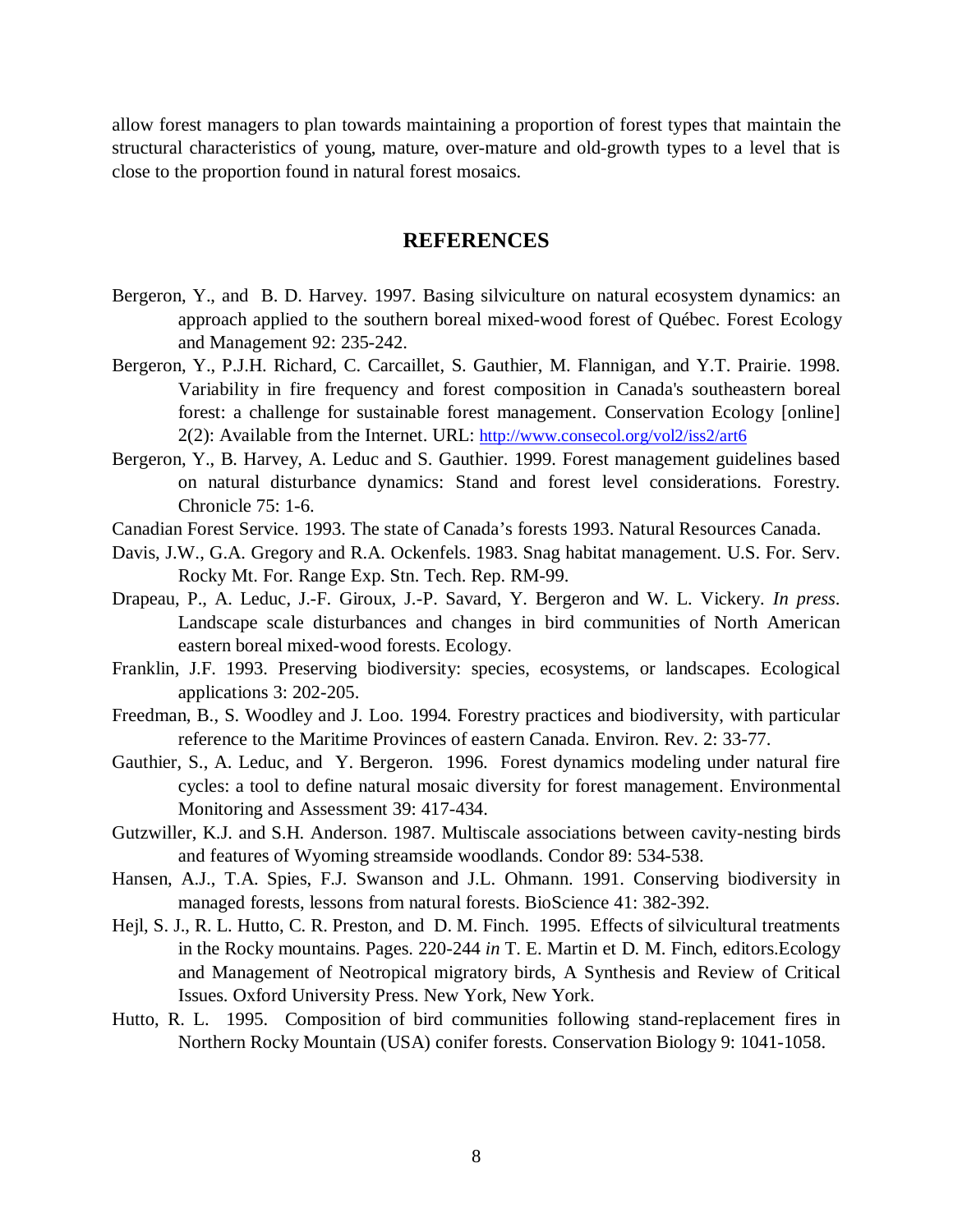- Lamberson, R.H., F. McKelvey, B.R. Noon and C. Voss. 1992. A dynamic analysis of Northern Spotted Owl viability in a fragmented forest landscape. Conservation Biology 6: 505- 512.
- Lundquist, R.W. and J.M. Mariani. 1991.Nesting habitat and abundance of snag-dependent birds in the southern Washington Cascade Range. *In* Wildlife and vegetation of unmanaged Douglas-fir forests. USDA For. Serv. Gen. Tech. Rep. PNW-285. Pp. 220-240.
- Spies, T.A. and S.P. Cline. 1988. Coarse woody debris in forests and plantations of coastal Oregon. *In* >From the forest to the sea: a story of fallen trees. USDA For. Serv. Gen. Tech. Rep. PNW-GTR-229. Pp 5-23.
- Spies, T. A., W. J. Ripple, and G. A. Bradshaw. 1994. Dynamics and pattern of a managed coniferous forest landscape in Oregon. Ecological Applications 4: 555-568.
- Thompson, F. R., III.,G. R. Probst, and M. G. Raphael. 1995. Impacts of silviculture: overview and management recommendations. Pages 201-219 *in* T. E. Martin and D. M. Finch, editors. Ecology and Management of Neotropical migratory birds, A Synthesis and Review of Critical Issues. Oxford University Press. New York, New York.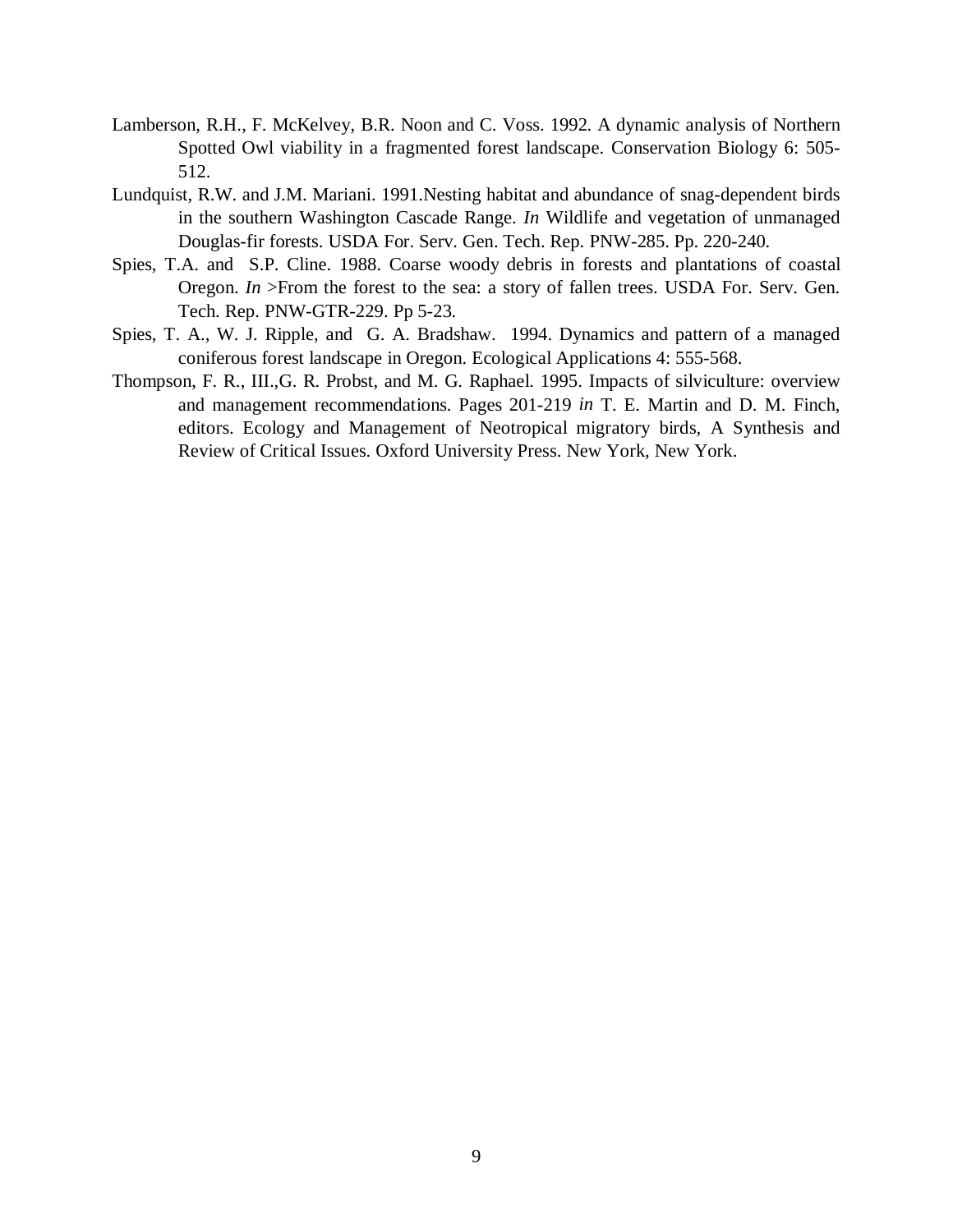# **Appendix**

**Science and Practice : Sustaining the Boreal Forest 14 – 17 February, 1999 Shaw Conference Centre, Edmonton, Alberta**

## **DISTRIBUTION PATTERNS OF BIRDS ASSOCIATED WITH SNAGS IN DIFFERENT BOREAL FOREST LANDSCAPES**

**A. Nappi , P. Drapeau, J.-F. Giroux and A. Leduc**

Groupe de Recherche en Écologie Forestière Interuniversitaire, Université du Québec à Montréal. C.P. 8888, Succ. Centre-Ville, Montréal, Québec

#### **ABSTRACT**

In boreal forests, several bird species use snags for feeding or nesting and depend on them for their survival. Some studies have shown that the availability of snags is greatly influenced by the age of the forest and the type of perturbations (natural vs anthropogenic). Accordingly, cavity nesting birds seem largely affected by these changes in availability of snags. Nevertheless, the dynamics of dead wood and the distribution patterns of birds associated with this habitat feature has never been documented for black spruce forests. The first objective of this study was to document and explain the distribution patterns of birds associated with dead wood in natural forest landscapes that were disturbed by different fire events  $(< 2$  years, 20 years, 95 years and > 200 years). The second objective was to evaluate the impact of forest management on this avian guild by comparing bird patterns and dead wood availability between natural and managed forests landscapes of equivalent ages (20 years, 80-95 years). Point count method was use for bird survey and 348 point counts were distributed in the 6 different forest landscapes. Vegetation plots centered on each point count were used to sample standing dead trees and coarse woody debris. Mature forest mosaic showed a greater species richness and abundance of cavity nesting birds than the other forest mosaics. Results also showed that recently burned forests are especially important for woodpeckers given the greater availability of dead trees in that forest stage compared to other forest stages. Single species models showed species-specific responses to abundance and quality of snags. Black-backed woodpecker was the species that responded the most to the availability of dead wood ; it was mainly restricted to the recently burned forest mosaic. Management implications of these findings for this avian guild are also discussed.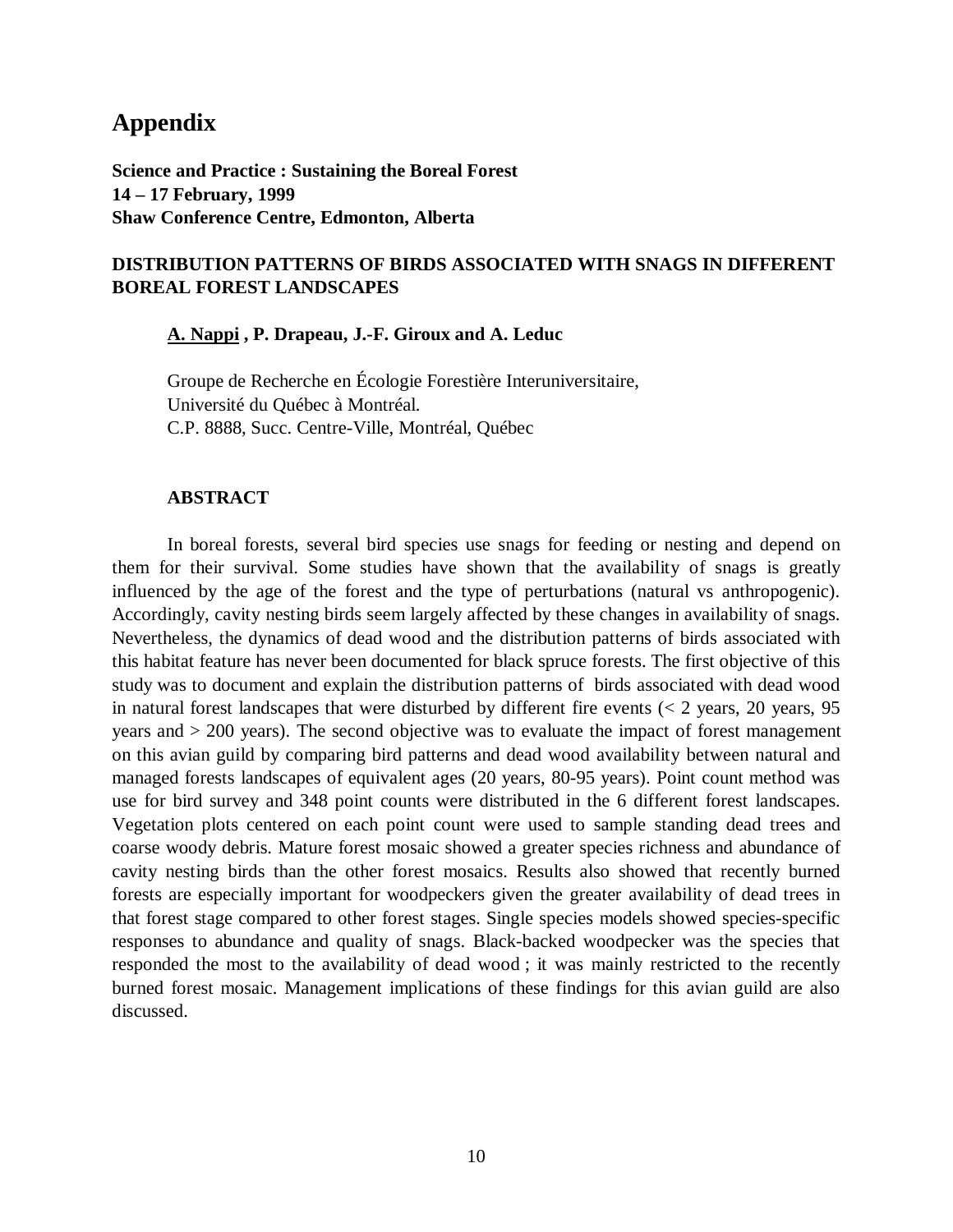## **BRYOPHYTES AND LICHENS COMMUNITIES ALONG A CHRONOSEQUENCE OF THE BOREAL FOREST OF THE ABITIBI REGION**

#### **C. Boudreault , Y. Bergeron, S. Gauthier and P. Drapeau**

Groupe de Recherche en Écologie Forestière Interuniversitaire, Université du Québec à Montréal. C.P. 8888, Succ. Centre-Ville, Montréal, Québec

Several studies have shown that some bryophyte and lichen species are restricted to oldgrowth forest stands. However, only a few of these studies were conducted in the eastern part of the boreal forest and little is known about the importance of old-growth stands in maintaining biodiversity in this ecosystem. The objectives of our study are 1) to compare bryophyte and lichen communities in the boreal forest of the Abitibi region along a chronosequence, 2) to identify potential indicator species of stand age and 3) to formulate recommandations for sustainable forest management that would respect the integrity of bryophyte and lichen communities.

Twenty-two stands, representing four age classes (80-120, 120-160, 160-200, > 200 years old) were visited. We sampled bryophytes and lichens along a 100 meter transect at each site. Twenty-on quadrats  $(2500 \text{ cm}^2)$  wre placed along the transect. Inside these quadrats, the percent cover of each species was estimated. The epiphytic lichens were collected on two branches from the tree nearest to the quadrats, for a total of 42 branches by stand. The cover of epiphytic lichens was estimated for a portion of 50 cm on the upper surface of the branches. Furthermore, we surveyed all species present within 2 meters of the transect line.

Correspondence analysis on the epiphytic data shows that the variable time since fire is the most correlated with the first axis. Variables related to time since fire such as organic matter depth and basal area of *Larix laricina* are positively correlated with the first axis of an ordination on terricolous species. *Dicranum polysetum*, *Polytrichum commune*, *Ptilium crista-castrensis* and *Japewia toroënsis* are indicator species of the youngest stands. Inversely, *Ptilidium ciliare* and Sphagnum fuscum are indicator species of the oldest stands. The results of multiple regression analyses suggest that *Bryoria trichodes*, *Imshaugia aleurites* and *Mycoblastus sanguinaria* prefer the oldest trees whereas *Tuckermanopsis haleii* is more abundant on the youngest trees. Linear regressions show that Sphagnum spp. Richness, abundance and diversity increase while epiphytic lichen richness decreases as the time since fire increases. This study shows that each forest stage of the time sequence possesses distinct bryophyte and lichen community features. This has many implications for sustainable forest management.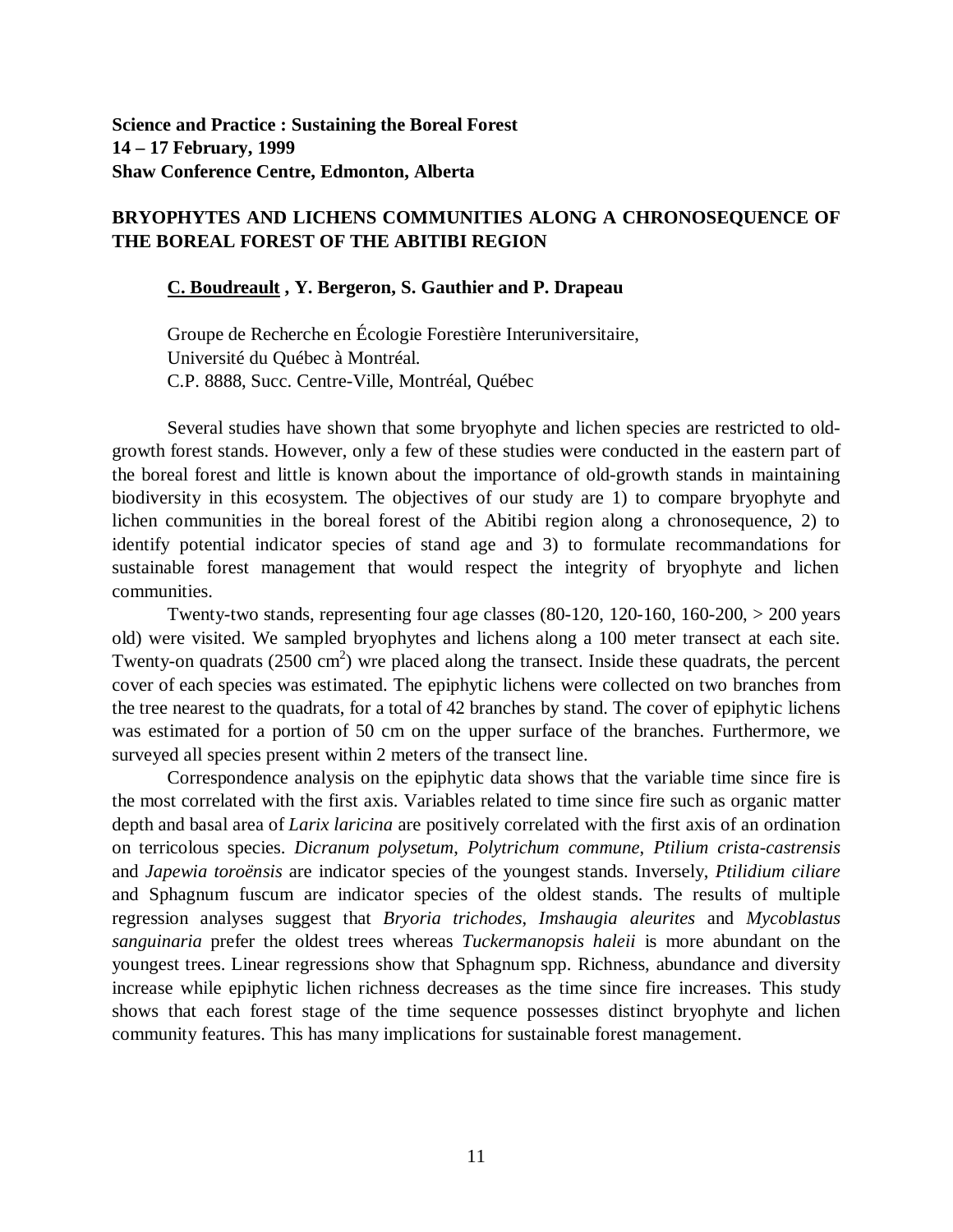**Science and Practice : Sustaining the Boreal Forest 14 – 17 February, 1999 Shaw Conference Centre, Edmonton, Alberta**

## **CARABID BEETLE COMMUNITIES (COLEOPTERA : CARABIDAE) AND THEIR POTENTIAL AS BIOINDICATORS FOR BOREAL FOREST MATURATION**

#### **Pierre Paquin, Nadine Dupéré and Pierre-Paul Harper**

Université de Montréal, Département de Sciences biologiques, C.P. 6128, succursale Centre-ville, Montréal, Québec, H3C 3J7.

Part of Drapeau-Bergeron-Harvey "Key factors in the maintenance of biodiversity in the boreal forest. Groupe de recherche en écologie forestière interuniversitaire (GREFi), Université du Québec à Montréal.

#### **ABSTRACT**

We are studying the Carabid beetle communities to understand the evolution of diversity with forest maturation. Twenty-one black spruce stands that cover an age gradient from 0 (recently burned) to more than 340 years-old were sampled for 18 consecutive weeks with pitfall traps, flight-interception traps and soil samples. Age of forest has an effect on species richness  $(R<sup>2</sup> = 0.69; P < 0.0001)$ . The relationship between the number of species and the age of forest is suggesting a new model with an increase of richness in older stages. The forest maturation also has an effect on species composition. Chronological clustering shows a structure with four different groups of species: 1) burned, 2) open, 3) mature, and 4) old-growth. These groups are reflecting the main steps of the ecological succession in the black spruce forest. Finally, abundance patterns shows that some species have strong affinities with particular stages of the forest maturation.